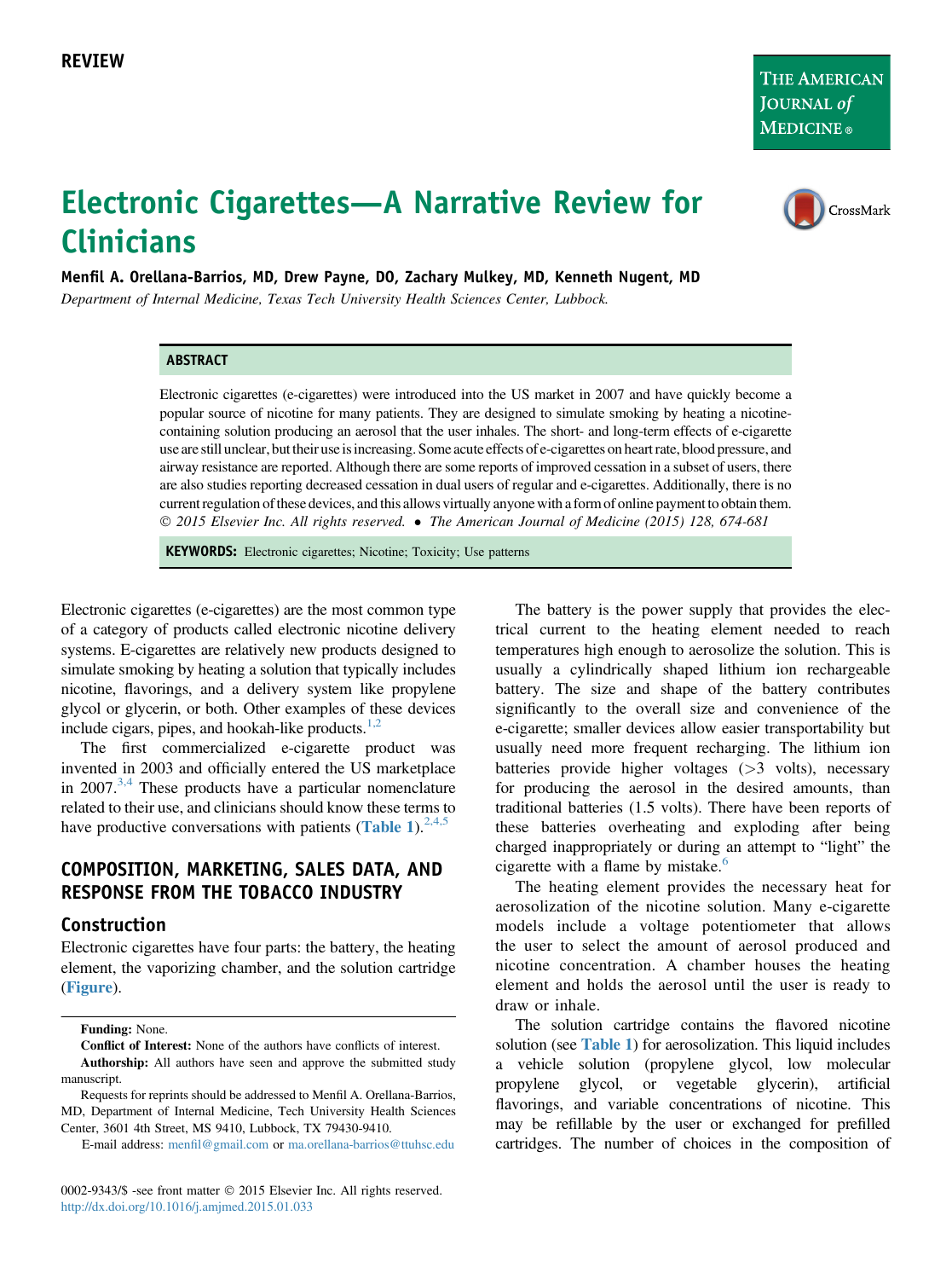<span id="page-1-0"></span>e-cigarette solutions is increasing, and there is significant variability between the labeled content and the actual content and concentrations.[4](#page-6-0)

## Styles

E-cigarettes are available in a number of models and styles. Many take the appearance of traditional cigarettes- a "filter" at the bottom with white tubing and a red or orange glow tip. The "filter" is usually the cartomizer exterior  $(cartomizer = fusion of the car$ tridge and atomizer) and the "tobacco" part is usually the battery exterior. Others do not mimic the look of cigarettes, because some customers want to easily demonstrate they are not truly smoking in a nonsmoking area. Some companies have created an identity through a distinctive design that promotes brand recognition, such as the Blu eCig electronic cigarettes (Lorillard, Walpole, MA). Companies are also introducing customizable devices that allow multiple looks by using exchangeable exteriors.

activate the device and produce heating. The automatic type behaves more like traditional cigarettes.

Many e-cigarette models include a voltage potentiometer that allows the user to select the amount of aerosol produced, thereby selecting the amount of nicotine to be inhaled.<sup>[7](#page-6-0)</sup> Other operational details depend on the e-ciga-

# CLINICAL SIGNIFICANCE

- E-cigarettes have become a popular source of nicotine.
- E-cigarettes have acute physiological effects, including increases in blood pressure, heart rate, and airway resistance.
- The long-term effects of e-cigarettes are unknown.
- There is insufficient evidence to recommend e-cigarettes for smoking cessation, although some reports of improved cessation exist. Dual use with regular cigarettes has been associated with decreased smoking cessation.
- E-cigarettes should not be viewed as "safe" as they can cause acute lung disease, atrial fibrillation, and nicotine poisoning.

rette's intended use. There are disposable models intended for one-time use. Others are intended for multiple uses and must be refilled either manually or with prefilled cartridges, and regular cleaning is necessary.

#### Marketing and Sales

In April 2014, the US Food and Drug Administration (FDA) announced plans to nationally regulate e-cigarettes like tobacco products.[8](#page-6-0) This includes restricted sales to minors and restricted advertising. Currently, the FDA's Center for Tobacco Products is establishing a public docket in conjunction with a public workshop to gather information to advance the proposed regulation.<sup>[9](#page-6-0)</sup> Submission of comments ends in April 2015. Although some e-cigarette companies have announced their support of these proposed regulations, others are

# Operation

The type of battery-automatic or manual-has an important role in how the e-cigarette is used. With an automatic battery, the user simply draws on the device like a traditional cigarette. With a manual battery, a button must be pressed to less enthusiastic. Until the regulations are finalized, the current state of the market is completely unregulated. The devices and the "e-juice" are available online to anyone with a means of online payment. Television and print ads are

| Table 1<br>Electronic Cigarette Nomenclature |                                                                                                                                            |                                                                                                                                                                                                                                                                                                |  |
|----------------------------------------------|--------------------------------------------------------------------------------------------------------------------------------------------|------------------------------------------------------------------------------------------------------------------------------------------------------------------------------------------------------------------------------------------------------------------------------------------------|--|
| Name                                         | Definition                                                                                                                                 | Other Names                                                                                                                                                                                                                                                                                    |  |
| Electronic cigarette                         | The device designed to produce aerosol by<br>heating the solution in the cartridge.                                                        | E-cig, smokeless cigarette, cig-a-like, vaporette,<br>technofogger, personal vaporizer, vaping<br>device, vapor pen, e-hookah.                                                                                                                                                                 |  |
| Electronic cigarette use                     | The act of inhaling the heated aerosolized<br>solution and subsequently exhaling is similar to<br>smoking a regular cigarette.             | Verbalized as "vaping." An e-cigarette user may<br>be described as a "vaper." These terms are<br>actually misnomers as the aerosol produced is<br>technically not a vapor. The aerosol produced<br>by e-cigarettes has a particulate phase, not just<br>a gas phase like a vapor. <sup>5</sup> |  |
| Electronic cigarette solution                | The solution usually contains a mixture of<br>propylene glycol or vegetable glycerin or both,<br>with or without nicotine, and flavorings. | E-juice, e-liquid, juice, vapor juice, smoke juice                                                                                                                                                                                                                                             |  |
| Hot cigarette                                | A regular tobacco cigarette                                                                                                                |                                                                                                                                                                                                                                                                                                |  |
| Mods                                         | Modifications made to an e-cigarette used to<br>produce higher amounts of aerosol                                                          | Cloud chaser, cloud chasing                                                                                                                                                                                                                                                                    |  |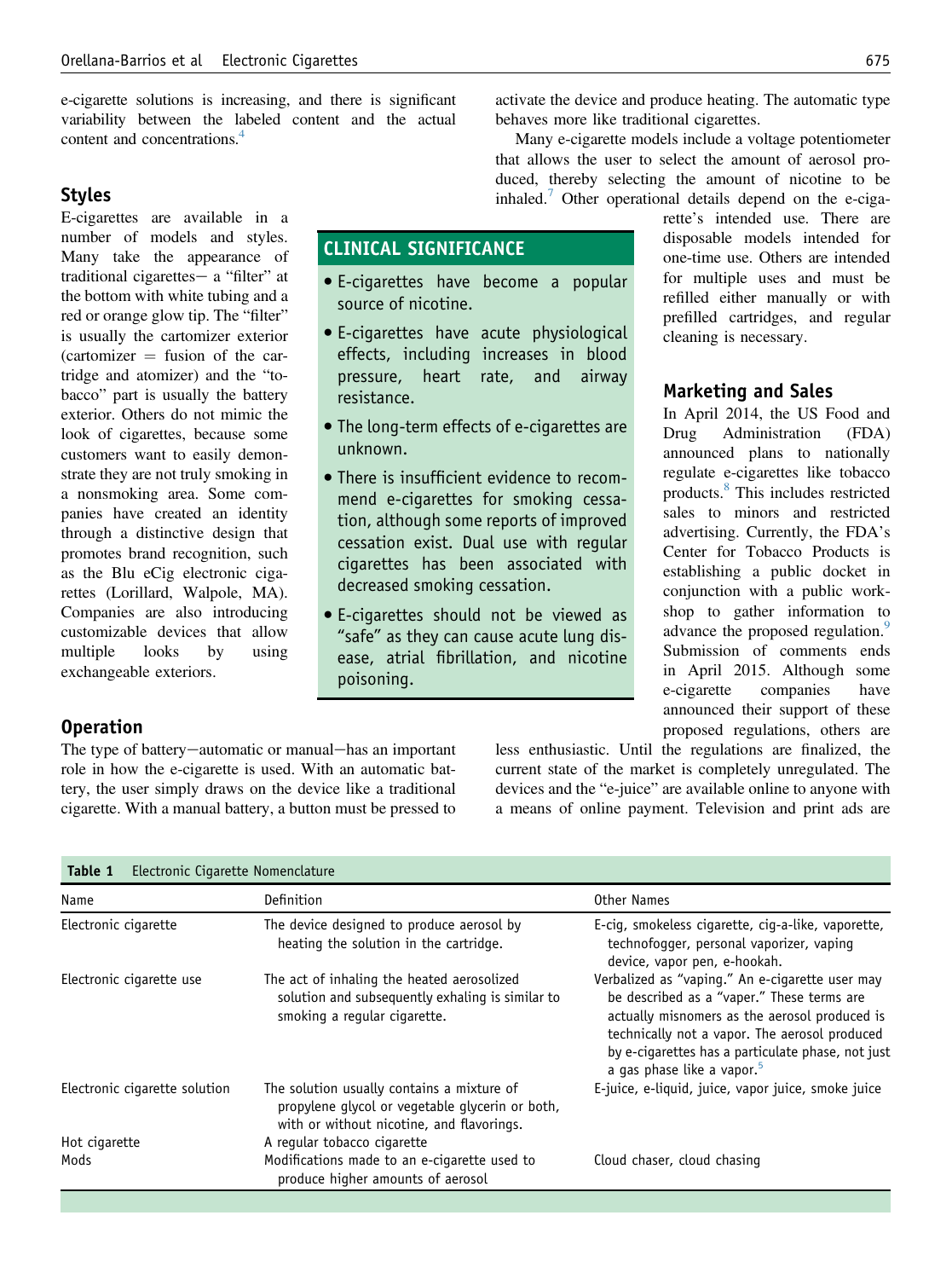<span id="page-2-0"></span>

becoming more common, some particularly aimed at the youth market.<sup>[10](#page-6-0)</sup> Sales of e-cigarettes have been estimated at approximately \$1.7 billion for  $2013$ .<sup>[11](#page-6-0)</sup>

#### Big Tobacco

There are hundreds of e-cigarette companies in the US; most are small businesses that serve their local markets without a large online presence. Approximately 70% of the market belongs to 10 companies.<sup>[12](#page-6-0)</sup> The big tobacco companies have entered the market by either buying some of the more successful small business startups or by creating their own e-cigarette brands. Lorillard (Walpole, MA: Newport brand) owns the Blu eCigs brand, and Phillip Morris (Miami, FL; Marlboro brand) recently bought out the Green Smoke e-cigarette brand. Reynolds (Winston-Salem, NC; Camel brand) introduced its own e-cigarette brand called Vuse and had 55% market share in Colorado within 16 weeks. Philip-Morris USA/Altria Group market Mark 10 e-cigarettes.

# USE PATTERNS IN THE PUBLIC: ADULTS, TEENAGERS, PREGNANCY

The use of electronic cigarettes by children is increasing in the US, but remains much lower than use of traditional tobacco products. Recent data note that e-cigarette use by both high school and junior high students has increased, and reportedly over a quarter of a million never-smoking youths had tried e-cigarettes by 2013.<sup>[13-15](#page-6-0)</sup> These data also show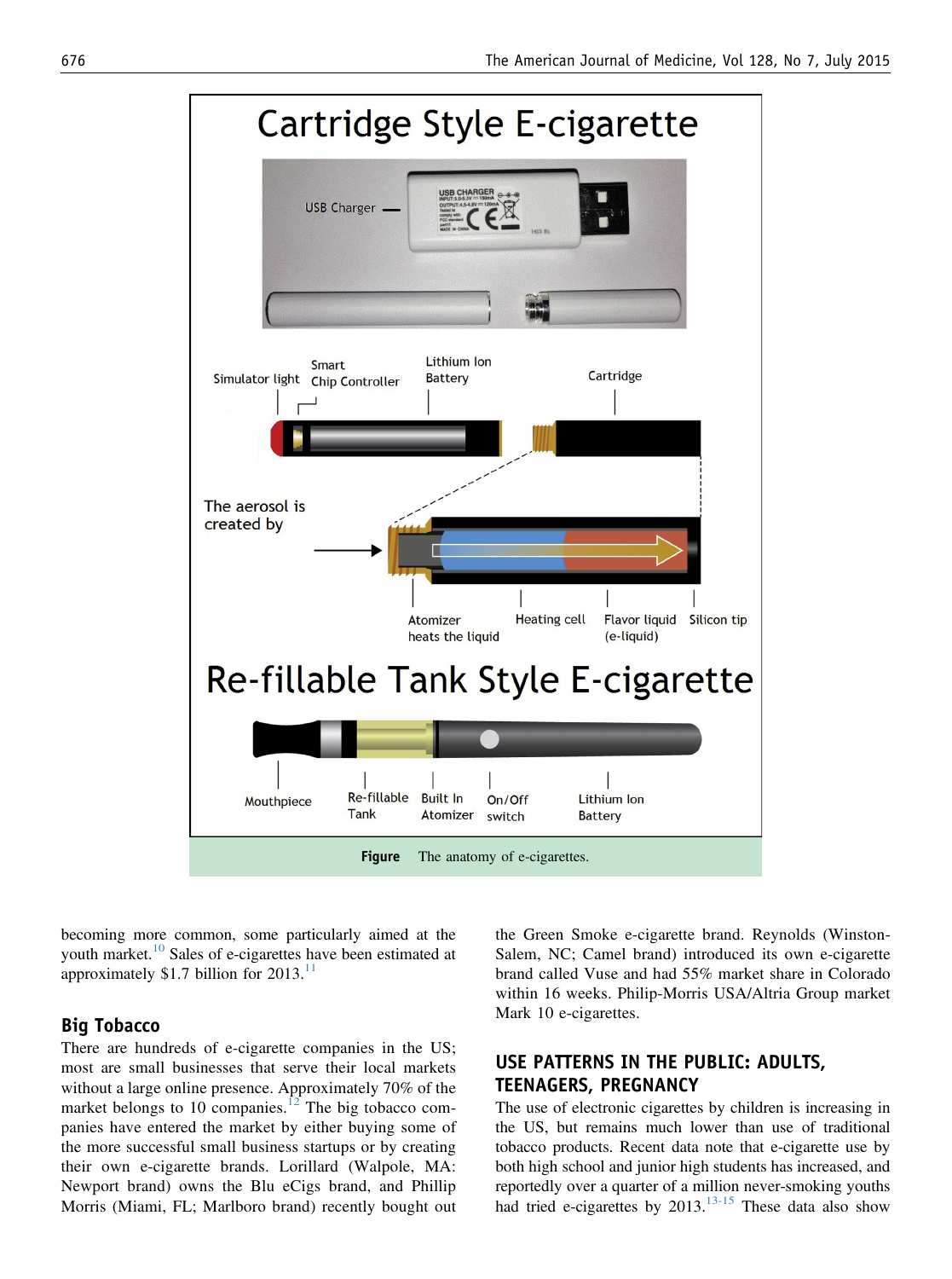that during the same period, use of traditional cigarettes has decreased in these two groups. It appears that children and young adults are trying e-cigarettes on an experimental basis without intending to replace traditional cigarettes or to start a pattern of regular usage. College students often use e-cigarettes as replacements for traditional cigarettes either as a "safer alternative" or for experimentation.<sup>[16](#page-6-0)</sup>

Use by adults is also increasing, and 21% of adults surveyed reported trying e-cigarettes in 2012, up from 10% in 2010. Adults also report using e-cigarettes as cessation tools and safer alternatives to traditional cigarettes.<sup>[17,18](#page-6-0)</sup> There are currently no data on either prevalence or biologic effects of e-cigarette use during pregnancy. It is important that clinicians recognize that any nicotine exposure is deleterious to maternal and fetal health.<sup>[19](#page-6-0)</sup>

# REGULATION BY THE FDA OR OTHER NATIONAL/INTERNATIONAL ENTITIES

The FDA has issued a proposed rule that would extend the regulation of e-cigarettes as tobacco products by the Food, Drug, and Cosmetic Act. $8$  Currently, only e-cigarettes marketed for therapeutic purposes are regulated by the FDA Center for Drug Evaluation and Research. Regular cigarettes are regulated by the FDA Center for Tobacco Products. $20$ The US will join other countries that have already initiated this process. In essence, the regulation of electronic cigarettes would mirror that of traditional tobacco products in terms of sales to minors and allowable marketing techniques. It does not include specific regulations on flavored or zero nicotine "e-juice." States and individual municipalities will still be responsible for regulating the use of e-cigarettes in public places. Some countries, including Australia, Mexico, Brazil, Argentina, and Columbia, have completely banned e-cigarettes.

In February 2014, the European Parliament issued a Memorandum of the EU Tobacco Products Directive regulating e-cigarettes (including solution composition, advertising, and marketing strategies), recognizing their increasing use and market and stating that as they are nicotine-containing products, safety and quality regulations

are necessary. Products that do not contain nicotine will not be regulated by the Directive. $21$  Specific regulations, such as age limits, are to be set by individual members of the EU.

#### BIOLOGIC EFFECTS

# Acute Physiological Effects

Table  $2^{22-30}$  $2^{22-30}$  $2^{22-30}$  outlines the reported physiological effects of e-cigarette use.

#### Nicotine Levels

One important aspect of e-cigarette use is that these devices are designed to deliver nicotine via the lungs. There are substantial differences in the amounts delivered by e-cigarettes compared with regular cigarettes and by different e-cigarette brands. Studies with automated smoking machines show that e-cigarettes deliver less nicotine per puff than regular cigarettes. However, the smoking "technique" does affect the actual nicotine delivered, as inexperienced e-cigarette smokers achieve lower serum nicotine concentrations than experienced e-cigarette smokers who achieve systemic concentrations similar to regular cigarettes. $31$  In a study conducted with experienced e-cigarette users, the mean salivary cotinine (the principal metabolite of nicotine) levels were  $322$  $322$  ng/mL.<sup>32</sup> Mean salivary cotinine levels for regular cigarette smokers were 113 ng/mL, and 2.4 ng/mL for nonsmokers in one report.<sup>[33](#page-6-0)</sup>

E-cigarettes have a liquid reservoir of concentrated nicotine, and unintentional exposures from the ingestion of this liquid have been reported. Also, intentional intoxication by injection and ingestion, suicide attempts, and completed suicides associated with these concentrated nicotine vials have been reported. Nicotine is rapidly absorbed in lungs, skin, and mucous membranes, and the lethal dose ranges from 10 to 60 mg. As some e-cigarette liquids contain nicotine at a concentration of around 100 mg/mL, this presents the potential for lethal toxicity. $34-36$  Additionally, instances of "no nicotine" solutions actually containing nicotine have been reported. $31$ 

| Parameter                                                                 | Effect                                                     | Source |
|---------------------------------------------------------------------------|------------------------------------------------------------|--------|
| Serum carbon monoxide levels                                              | No definite effect with contradicting studies              | 22,23  |
| Diastolic blood pressure                                                  | Significant increase                                       | 24     |
| Systolic blood pressure                                                   | No significant increase                                    | 24     |
| Ventricular systolic and diastolic function                               | No effect                                                  | 24     |
| Heart rate                                                                | Significant increase after 5 and 10 minutes of use         | 22,23  |
| Blood counts                                                              | No change in WBCs, lymphocytes and granulocytes            | 25,26  |
| Exhaled nitric oxide (FeNO)                                               | Significant decrease shortly after use                     | 27.28  |
| Respiratory impedances (a marker of peripheral<br>airway flow resistance) | Significant (18%) increase                                 | 28     |
| Airway resistance                                                         | Significant increase, including nicotine free<br>solutions | 29.30  |

#### Table 2 Reported Physiologic Effects of E-cigarette Use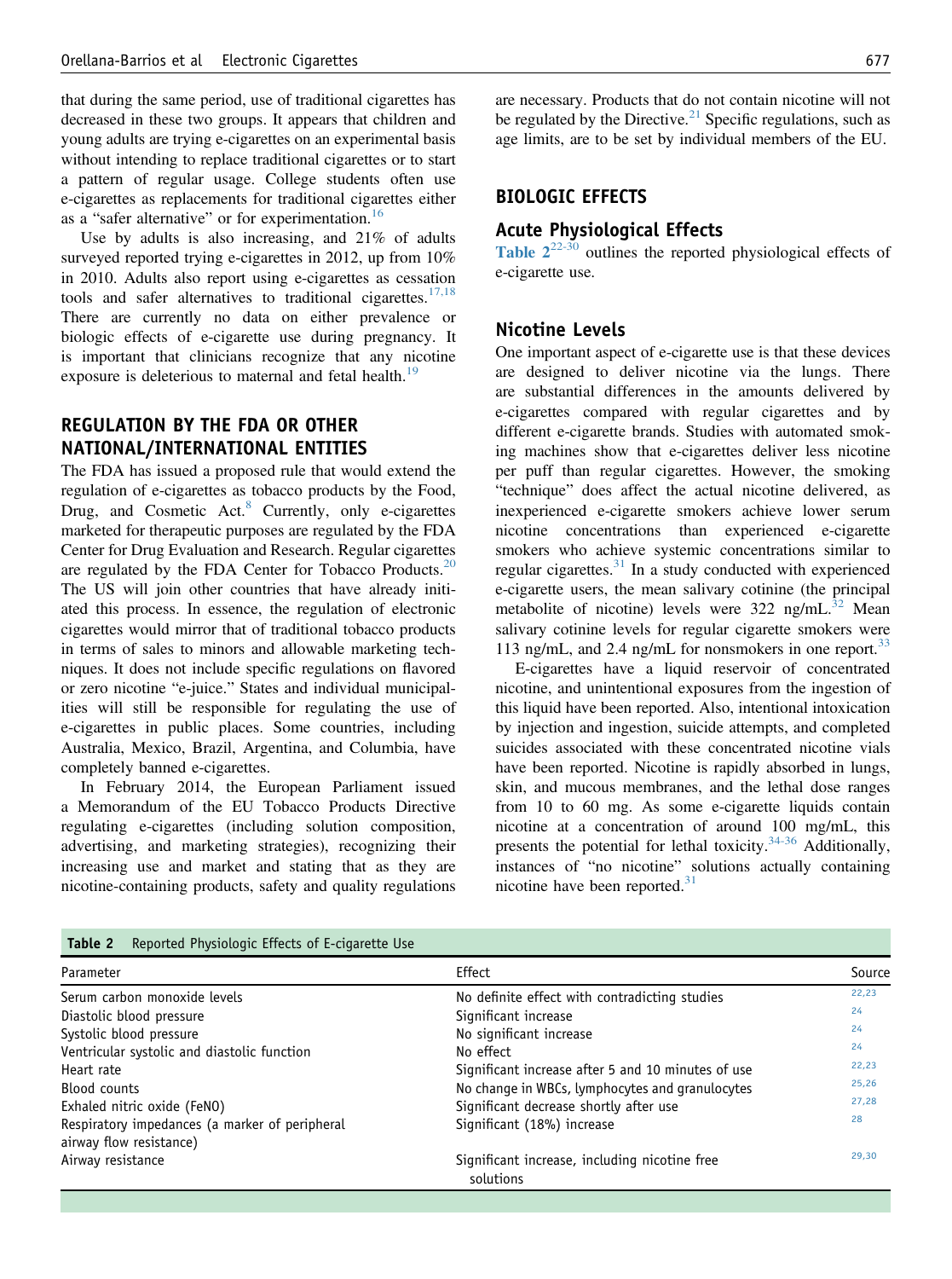## Exposure to Chemical Substances Other Than Nicotine

Many substances have been identified in e-cigarette solutions, including tobacco-specific nitrosamines, tobacco alkaloids, aldehydes, metals, volatile organic compounds, polycyclic aromatic hydrocarbons, flavors, solvent carriers, and drugs (tadalafil and rimonabant). $37$  The reported metals in aerosols and cartridges of e-cigarettes include cadmium, nickel, lead, chromium, and arsenic.<sup>[38](#page-7-0)</sup> One report indicated that levels of nickel were 100 times higher than in regular cigarettes.[39](#page-7-0) Carbonyl compounds have also been reported present in e-cigarette aerosol.[40](#page-7-0) The liquid composition of each brand of e-cigarette may differ, making it difficult to generalize about the potential toxic properties of these devices.

#### "Second-hand Vapor"

In contrast to regular cigarettes, which are in constant combustion when used, e-cigarettes release aerosols when the user exhales. Study of airborne particle production related to e-cigarette use is needed to determine any "second-hand" effects. It has been reported that consumption of e-cigarettes causes significant aerosol emissions and nicotine into indoor air. $4\overline{1}$ -43 Additionally, e-cigarettes chamber studies have proven that they are a source of "thirdhand" exposure to nicotine from surfaces exposed to exhaled e-cigarette vapor.<sup>[44](#page-7-0)</sup>

#### ROLE IN SMOKING CESSATION

The published data on e-cigarettes for smoking reduction or cessation are conflicting. To date, smaller trials, not necessarily designed to measure smoking cessation, have not shown a benefit of e-cigarette use in cessation outcomes.  $45-47$ Although manufacturers have promoted these devices for cessation since their introduction into the market, this has not been FDA approved, and no current applications have been submitted for approval of this indication.

Survey and observational data have reported conflicting results. One particularly large survey reported 81% complete smoking substitution with a median time of e-cigarette use of 10 months.<sup>[48](#page-7-0)</sup> Another "real-world" survey reported higher abstinence at 12 months with e-cigarettes use than with other nicotine replacements and no aid.<sup>[18](#page-6-0)</sup> Recently, a longitudinal study of smokers and e-cigarette use reported that daily users of e-cigarettes were 6 times as likely as nonusers/triers to report quitting.<sup>[49](#page-7-0)</sup>

In contrast, a study of smoking cancer patients referred to a tobacco cessation program reported e-cigarette users were twice as likely to be smoking at follow-up as compared with nonusers, after adjusting for nicotine dependence, quit attempts, and cancer diagnosis. In this study, e-cigarette users were more nicotine dependent.<sup>[50](#page-7-0)</sup> Also, a large Korean Web-based survey showed that current cigarette smokers were much more likely to use e-cigarettes than were nonsmokers.<sup>[51](#page-7-0)</sup> In the longitudinal study cited above,

intermittent e-cigarette use was negatively associated with the motivation to quit.<sup>[49](#page-7-0)</sup> These studies suggest that e-cigarette use and particularly, dual use, could reduce the likelihood of quitting.

Two clinical trials have been completed,<sup>[52,53](#page-7-0)</sup> and 2 are ongoing [NCT01979796, NCT01785537]<sup>54,55</sup> on the use of e-cigarettes specifically for smoking reduction or cessation. The first trial<sup>[52,56](#page-7-0)</sup> included 657 subjects and found that at 6 months the verified abstinence rates were 7.3%, 5.8%, and 4.1% with nicotine-containing e-cigarettes, nicotine patches, and placebo e-cigarettes, respectively. This study did not demonstrate any superiority of nicotine e-cigarettes compared with the other treatments. The ECLAT $53,57$  trial included 300 smokers who did not intend to quit. They were divided into 3 groups: 2 were offered different nicotine concentrations in e-cigarettes, compared with a third placebo group. The authors concluded that the use of e-cigarettes, with or without nicotine, decreased cigarette consumption and facilitated sustained tobacco abstinence without causing significant side effects.

#### Dual Use

Dual use of e-cigarettes and regular cigarettes has been reported as the main pattern of use, and there is some evidence that this might be associated with increased nico-tine dependence.<sup>[50](#page-7-0)</sup> Among middle school and high school students, dual use was found in  $61\% - 81\%$  $61\% - 81\%$  $61\% - 81\%$  of users.<sup>1</sup> In one large Internet survey, continued dual use was reported at 19%, with only 3.5% of participants using zero nicotine solutions.<sup>[48](#page-7-0)</sup> It is important that the clinician identify this dual use pattern and the clinical implications of e-cigarettes being an additional (rather than substituting) source of nicotine.

#### E-CIGARETTE TOXICITY

Reported adverse events related to e-cigarettes are usually mild to moderate and transient. However, e-cigarette exposure calls to poison control centers are increasing; for example, a 2014 study including Texas poison control centers found 2, 6, 11, and 43 reports in 2009, 2010, 2011, and 2012, respectively.<sup>[58](#page-7-0)</sup> The reported events include nausea, vomiting, mouth and airway irritation, chest pain, and palpitations.<sup>5</sup>

#### Lung

Limited controlled studies are available on the safety of e-cigarettes or long-term health effects. There is little knowledge or regulation of the composition of each device or vaping liquid, and health officials do not know the effects on the lungs and heart or the risk for cancer. Nicotine, volatile organic compounds, heavy metals, and particle irritants are risks highlighted in recent studies.

Documented acute adverse effects on the lungs have been limited to case reports and existing knowledge of material contained within the e-liquid. Significant exposure to the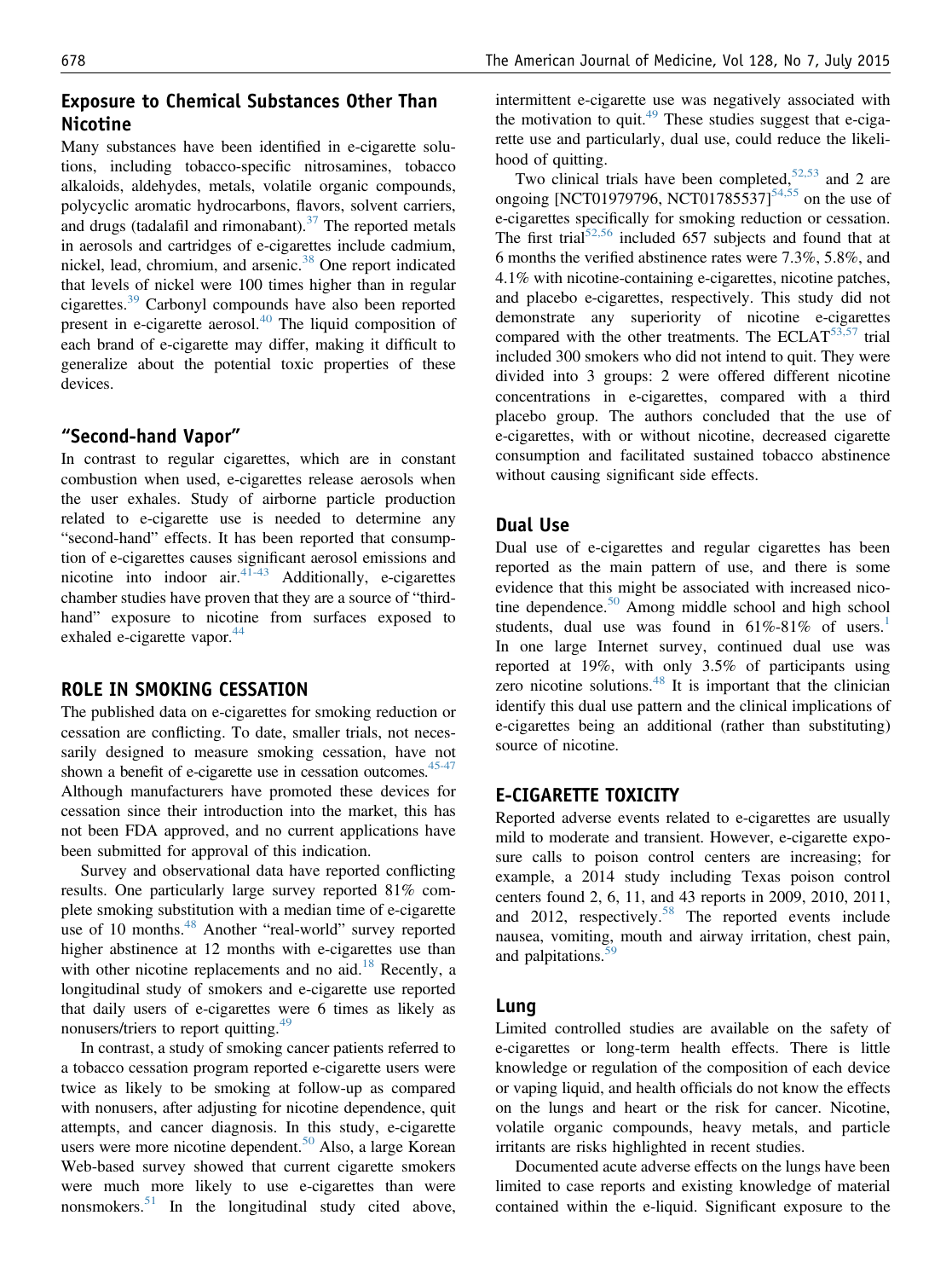primary ingredient of the e-liquid, propylene glycol, while generally considered by the FDA to be safe, can cause irritation to the upper and lower respiratory track mucosa. A case of eosinophilic pneumonia 1 hour after smoking an e-cigarette has been reported.<sup>[60](#page-7-0)</sup> This patient was treated with antibiotics and steroids and improved. There is also a reported case of lipoid pneumonia attributed to the glycerincontaining solution used in e-cigarettes. This patient's symptoms and chest radiograph returned to normal after quitting e-cigarette use.<sup>[61](#page-7-0)</sup> Another case report described the temporal association between sub-acute bronchiolitis and the use of e-cigarettes. Symptoms and pulmonary function tests returned to baseline after e-cigarette cessation without other treatment.<sup>[62](#page-7-0)</sup> Although uncommon, these cases point to the unpredictable and potentially serious side effects of e-cigarettes.

#### Cardiovascular

E-cigarette use can increase the heart rate and blood pressure and has the potential to cause cardiac events and arrhyth-mias in individuals with or at risk for cardiac disease.<sup>[63](#page-7-0)</sup> However, studies using echocardiographic assessment of cardiac function did not show any effects after e-cigarette use. $^{24}$  $^{24}$  $^{24}$  There has been one case report of a temporal association between e-cigarette use and paroxysmal atrial fibrillation in a 70-year-old woman. $64$  Most of the presumed cardiac effects are thought to be secondary to the nicotine delivered by e-cigarettes. Although smokeless tobaccoassociated cardiac events have been studied in the past, it is difficult to extrapolate data to e-cigarettes, considering their different mechanism of nicotine delivery.<sup>[65](#page-7-0)</sup> There are currently no published studies on e-cigarette use and thrombosis, platelet reactivity, atherosclerosis, or blood vessel function.

#### Cancer Risk

The long-term effect of e-cigarette use on cancer risk is unknown. However, e-cigarette users can be exposed to known carcinogens. One study compared the aerosol generated from 12 brands of e-cigarettes with regular cigarette smoke.<sup>[66](#page-7-0)</sup> The e-cigarette aerosol contained lower levels of toxicants compared with cigarettes. Carcinogen levels were 9 to 450 times lower than those in conventional tobacco products. However, a more recent study utilizing the newer "tank-style" systems with higher voltage batteries reported that these e-cigarettes might expose users to equal or even greater levels of carcinogenic formaldehyde than in tobacco smoke.<sup>[40](#page-7-0)</sup>

The heating element in the e-cigarette causes the incidental generation of carbonyl compounds in e-cigarette smoke mist. $40,67$  The vaping liquid products (glycerol and propylene glycol) are oxidized into formaldehyde, acetaldehyde, acrolein, glyoxal, and methylglyoxal. A 2009 study commissioned by the FDA found known carcinogens diethylene glycol and nitrosamines in trace amounts.<sup>[68](#page-7-0)</sup> Diethylene glycol is an organic compound used as a solvent and is currently banned from food and drugs. Nitrosamine is a known carcinogen found in cosmetics, pesticides, and most rubber products.

# STATEMENTS MADE BY NATIONAL MEDICAL **SOCIETIES**

The Tobacco Control Committee of the American Thoracic Society, in conjunction with the Forum of International Medical Societies, issued this statement in July 2014: "As a precaution, electronic nicotine delivery devices should be restricted or banned until more information about their safety is available." The American Thoracic Society does not endorse e-cigarettes as a smoking cessation aid, noting the lack of FDA approval. $^{69}$  $^{69}$  $^{69}$ 

The American Heart Association (AHA) has recently issued a Policy Statement recognizing the increase in e-cigarette use and the need to develop a clear policy on their use. The statement acknowledges that e-cigarette use has the potential to renormalize smoking behavior, sustain dual use, and initiate or maintain nicotine addiction. The statement also recognizes the potential of e-cigarettes for harm reduction if current smokers use them as substitutes for regular cigarettes. The AHA considers e-cigarettes that contain nicotine to be tobacco products and therefore supports their regulation under existing laws relating to the use and marketing of tobacco products. As yet, the AHA finds the available evidence insufficient to promote e-cigarettes as a smoking cessation aid.<sup>[70](#page-7-0)</sup>

# STATEMENTS MADE BY INTERNATIONAL MEDICAL **SOCIETIES**

The World Health Organization published an extensive review on the topic of e-cigarettes: "Background Paper on E-cigarettes (Electronic Nicotine Delivery Systems)" in 201[3](#page-6-0).<sup>3</sup> The Spanish Society for Pulmonary Medicine and Thoracic Surgery has issued an official communication advocating for the regulation of e-cigarettes as a medicinal product, and stating that there is insufficient evidence to use e-cigarettes for smoking cessation.<sup>[71](#page-7-0)</sup>

#### CONCLUSIONS

Current studies report increased use of e-cigarettes by teens and adults. Based on a few studies, e-cigarettes appear to have some immediate adverse health effects, but studies reporting long-term effects on pure e-cigarette users as well as dual users are needed. E-cigarette use as a tobacco cessation product is not currently FDA approved, and a recent FDA-proposed regulation signals a possible change in FDA position toward the e-cigarette industry. Regarding e-cigarette use as a smoking cessation aid, some survey data do show improved cessation, particularly with "intensive" e-cigarette use. However, dual use has been associated with failed smoking cessation in several studies. The health effects of "intensive" e-cigarette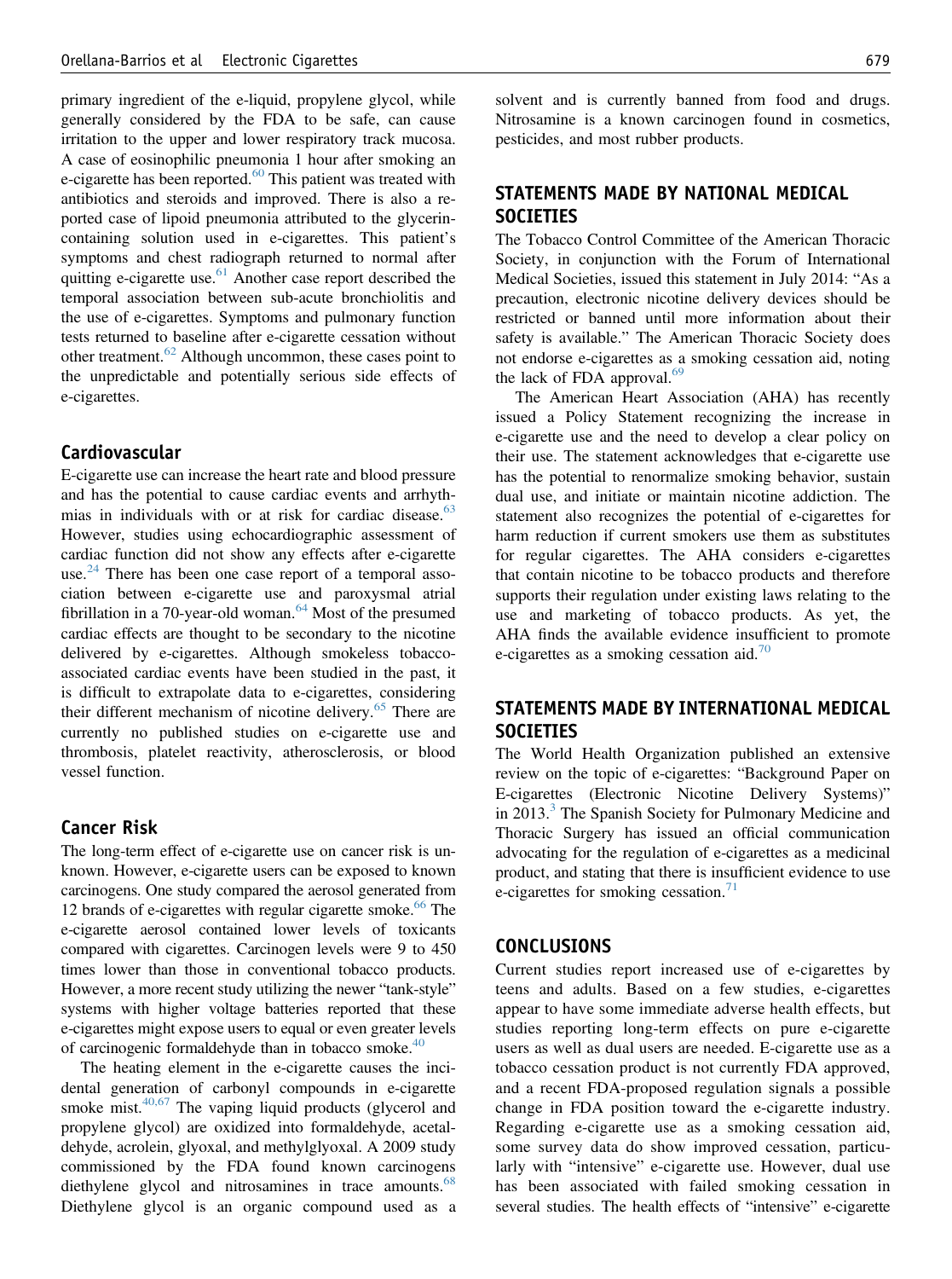<span id="page-6-0"></span>use are unknown. As e-cigarette manufacturing changes, the newer and "hotter" products may expose patients to higher levels of known carcinogens. Physicians have a responsibility to understand these devices and to know about possible adverse effects. As e-cigarette use increases, patients and physicians will need to communicate effectively about this inhaled nicotine product. Useful Patient Education pages have been published in English and Spanish and may be used by physicians and smoking cessation programs.<sup>[72,73](#page-7-0)</sup>

#### References

- 1. [Grana R, Benowitz N, Glantz SA. E-Cigarettes: a scienti](http://refhub.elsevier.com/S0002-9343(15)00165-5/sref1)fic review. Circulation[. 2014;129\(19\):1972-1986.](http://refhub.elsevier.com/S0002-9343(15)00165-5/sref1)
- 2. [Chen I-L, Husten CG. Introduction to tobacco control supplement.](http://refhub.elsevier.com/S0002-9343(15)00165-5/sref2) Tob Control[. 2014;23\(Suppl 2\):ii1-ii3.](http://refhub.elsevier.com/S0002-9343(15)00165-5/sref2)
- 3. Grana R, Benowitz N, Glantz SA. Background paper on E-cigarettes (Electronic Nicotine Delivery Systems). 2013. Available at: [http://](http://escholarship.org/uc/item/13p2b72n) [escholarship.org/uc/item/13p2b72n](http://escholarship.org/uc/item/13p2b72n). Accessed August 27, 2014.
- 4. [Brown CJ, Cheng JM. Electronic cigarettes: product characterisation](http://refhub.elsevier.com/S0002-9343(15)00165-5/sref3) and design considerations. Tob Control[. 2014;23\(Suppl 2\):ii4-ii10.](http://refhub.elsevier.com/S0002-9343(15)00165-5/sref3)
- 5. [Ingebrethsen BJ, Cole SK, Alderman SL. Electronic cigarette aerosol](http://refhub.elsevier.com/S0002-9343(15)00165-5/sref4) [particle size distribution measurements.](http://refhub.elsevier.com/S0002-9343(15)00165-5/sref4) Inhal Toxicol. 2012;24(14): [976-984](http://refhub.elsevier.com/S0002-9343(15)00165-5/sref4).
- 6. BBC News. Man killed as e-cigarette explodes. Available at: <http://www.bbc.com/news/uk-england-merseyside-28701515>. Accessed August 27, 2014.
- 7. [Saitta D, Ferro GA, Polosa R. Achieving appropriate regulations for](http://refhub.elsevier.com/S0002-9343(15)00165-5/sref5) electronic cigarettes. [Ther Adv Chronic Dis](http://refhub.elsevier.com/S0002-9343(15)00165-5/sref5). 2014;5(2):50-61.
- 8. US Food and Drug Administration (FDA). FDA news release. Available at: [http://www.fda.gov/NewsEvents/Newsroom/PressAnnouncements/](http://www.fda.gov/NewsEvents/Newsroom/PressAnnouncements/ucm394667.htm) [ucm394667.htm.](http://www.fda.gov/NewsEvents/Newsroom/PressAnnouncements/ucm394667.htm) Accessed August 27, 2014.
- 9. [Regulations.gov.](http://Regulations.gov) Electronic cigarettes and public health workshop. Available at: [http://www.regulations.gov/#!docketBrowser;rpp](http://www.regulations.gov/#!docketBrowser;rpp=25;po=0;D=FDA-2014-N-1936)=[25;](http://www.regulations.gov/#!docketBrowser;rpp=25;po=0;D=FDA-2014-N-1936) [po](http://www.regulations.gov/#!docketBrowser;rpp=25;po=0;D=FDA-2014-N-1936)=[0;D](http://www.regulations.gov/#!docketBrowser;rpp=25;po=0;D=FDA-2014-N-1936)=[FDA-2014-N-1936](http://www.regulations.gov/#!docketBrowser;rpp=25;po=0;D=FDA-2014-N-1936). Accessed December 5, 2014.
- 10. [Duke JC, Lee YO, Kim AE, et al. Exposure to electronic cigarette](http://refhub.elsevier.com/S0002-9343(15)00165-5/sref6) [television advertisements among youth and young adults.](http://refhub.elsevier.com/S0002-9343(15)00165-5/sref6) Pediatrics. [2014;134\(1\):E29-E36](http://refhub.elsevier.com/S0002-9343(15)00165-5/sref6).
- 11. Stanford DD. E-cig sales slide as regular smokers return to the real thing. Available at: [http://www.bloomberg.com/news/2014-07-16/e](http://www.bloomberg.com/news/2014-07-16/e-cig-sales-slide-as-regular-smokers-return-to-real-thing.html)[cig-sales-slide-as-regular-smokers-return-to-real-thing.html.](http://www.bloomberg.com/news/2014-07-16/e-cig-sales-slide-as-regular-smokers-return-to-real-thing.html) Accessed August 27, 2014.
- 12. McArdle M. E-cigarettes: a \$1.5 billion industry braces FDA regulation. Available at: [http://www.businessweek.com/articles/2014-](http://www.businessweek.com/articles/2014-02-06/e-cigarettes-fda-regulation-looms-for-1-dot-5-billion-industry#p1) [02-06/e-cigarettes-fda-regulation-looms-for-1-dot-5-billion-industry#p1.](http://www.businessweek.com/articles/2014-02-06/e-cigarettes-fda-regulation-looms-for-1-dot-5-billion-industry#p1) Accessed August 27, 2014.
- 13. Centers for Disease Control and Prevention (CDC). Notes from the field: electronic cigarette use among middle and high school students— United States, 2011-2012. MMWR Morb Mortal Wkly Rep. 2013;62(35);729-730. Available at: [http://www.cdc.gov/mmwr/](http://www.cdc.gov/mmwr/preview/mmwrhtml/mm6235a6.htm?s_cid=mm6235a6_w) [preview/mmwrhtml/mm6235a6.htm?s\\_cid](http://www.cdc.gov/mmwr/preview/mmwrhtml/mm6235a6.htm?s_cid=mm6235a6_w)=[mm6235a6\\_w](http://www.cdc.gov/mmwr/preview/mmwrhtml/mm6235a6.htm?s_cid=mm6235a6_w). Accessed August 27, 2014.
- 14. [Bunnell RE, Agaku IT, Arrazola RA, et al. Intentions to smoke ciga](http://refhub.elsevier.com/S0002-9343(15)00165-5/sref7)[rettes among never-smoking U.S. middle and high school electronic](http://refhub.elsevier.com/S0002-9343(15)00165-5/sref7) [cigarette users, National Youth Tobacco Survey, 2011-2013.](http://refhub.elsevier.com/S0002-9343(15)00165-5/sref7) Nicotine Tob Res[. 2015;17\(2\):228-235.](http://refhub.elsevier.com/S0002-9343(15)00165-5/sref7)
- 15. [Dutra LM, Glantz SA. Electronic cigarettes and conventional cigarette](http://refhub.elsevier.com/S0002-9343(15)00165-5/sref8) [use among US adolescents: a cross-sectional study.](http://refhub.elsevier.com/S0002-9343(15)00165-5/sref8) JAMA Pediatr. [2014;168\(7\):610-617.](http://refhub.elsevier.com/S0002-9343(15)00165-5/sref8)
- 16. Sutfi[n EL, McCoy TP, Morrell HE, Hoeppner BB, Wolfson M.](http://refhub.elsevier.com/S0002-9343(15)00165-5/sref9) [Electronic cigarette use by college students.](http://refhub.elsevier.com/S0002-9343(15)00165-5/sref9) Drug Alcohol Depend. [2013;131\(3\):214-221.](http://refhub.elsevier.com/S0002-9343(15)00165-5/sref9)
- 17. [Pokhrel P, Fagan P, Little MA, Kawamoto CT, Herzog TA. Smokers](http://refhub.elsevier.com/S0002-9343(15)00165-5/sref10) [who try e-cigarettes to quit smoking:](http://refhub.elsevier.com/S0002-9343(15)00165-5/sref10) findings from a multiethnic study in Hawaii. Am J Public Health[. 2013;103\(9\):e57-e62](http://refhub.elsevier.com/S0002-9343(15)00165-5/sref10).
- 18. [Brown J, Beard E, Kotz D, Michie S, West R. Real-world effectiveness](http://refhub.elsevier.com/S0002-9343(15)00165-5/sref11) [of e-cigarettes when used to aid smoking cessation: a cross-sectional](http://refhub.elsevier.com/S0002-9343(15)00165-5/sref11) population study. Addiction[. 2014;109\(9\):1531-1540](http://refhub.elsevier.com/S0002-9343(15)00165-5/sref11).
- 19. Suter MA, Mastrobattista J, Sachs M, Aagaard K. Is there evidence for potential harm of electronic cigarette use in pregnancy? Birth Defects Res A Clin Mol Teratol. 2014. <http://dx.doi.org/10.1002/bdra.23333>. [Epub ahead of print].
- 20. US Food and Drug Administration (FDA). Electronic cigarettes (E-cigarettes). Available at: [http://www.fda.gov/NewsEvents/Public](http://www.fda.gov/NewsEvents/PublicHealthFocus/ucm172906.htm) [HealthFocus/ucm172906.htm.](http://www.fda.gov/NewsEvents/PublicHealthFocus/ucm172906.htm) Accessed December 5, 2014.
- 21. European Commission. Public health: tobacco products directive memo. Available at: [http://ec.europa.eu/health/tobacco/products/index\\_](http://ec.europa.eu/health/tobacco/products/index_en.htm) [en.htm](http://ec.europa.eu/health/tobacco/products/index_en.htm). Accessed August 27, 2014.
- 22. [Vansickel AR, Cobb CO, Weaver MF, Eissenberg TE. A clinical](http://refhub.elsevier.com/S0002-9343(15)00165-5/sref13) [laboratory model for evaluating the acute effects of electronic](http://refhub.elsevier.com/S0002-9343(15)00165-5/sref13) "cigarettes": nicotine delivery profi[le and cardiovascular and subjective](http://refhub.elsevier.com/S0002-9343(15)00165-5/sref13) effects. [Cancer Epidemiol Biomarkers Prev](http://refhub.elsevier.com/S0002-9343(15)00165-5/sref13). 2010;19(8):1945-1953.
- 23. [Vakali S, Tsikrika S, Gennimata SA, et al. E-cigarette acute effect on](http://refhub.elsevier.com/S0002-9343(15)00165-5/sref14) symptoms and airway infl[ammation: comparison of nicotine with a non](http://refhub.elsevier.com/S0002-9343(15)00165-5/sref14) [nicotine cigarette. 11th Annual Conference of the International Society](http://refhub.elsevier.com/S0002-9343(15)00165-5/sref14) [for the Prevention of Tobacco Induced Diseases \(ISPTID\).](http://refhub.elsevier.com/S0002-9343(15)00165-5/sref14) Tob Induc Dis[. 2014;12\(Suppl 1\):A35.](http://refhub.elsevier.com/S0002-9343(15)00165-5/sref14)
- 24. [Farsalinos KE, Tsiapras D, Kyrzopoulos S, Savvopoulou M,](http://refhub.elsevier.com/S0002-9343(15)00165-5/sref15) [Voudris V. Acute effects of using an electronic nicotine-delivery](http://refhub.elsevier.com/S0002-9343(15)00165-5/sref15) [device \(electronic cigarette\) on myocardial function: comparison](http://refhub.elsevier.com/S0002-9343(15)00165-5/sref15) [with the effects of regular cigarettes.](http://refhub.elsevier.com/S0002-9343(15)00165-5/sref15) BMC Cardiovasc Disord. [2014;14:78](http://refhub.elsevier.com/S0002-9343(15)00165-5/sref15).
- 25. [Farsalinos KE, Romagna G. Chronic idiopathic neutrophilia in a](http://refhub.elsevier.com/S0002-9343(15)00165-5/sref16) [smoker, relieved after smoking cessation with the use of electronic](http://refhub.elsevier.com/S0002-9343(15)00165-5/sref16) cigarette: a case report. [Clin Med Insights Case Rep](http://refhub.elsevier.com/S0002-9343(15)00165-5/sref16). 2013;6:15-21.
- 26. [Flouris AD, Poulianiti KP, Chorti MS, et al. Acute effects of electronic](http://refhub.elsevier.com/S0002-9343(15)00165-5/sref17) [and tobacco cigarette smoking on complete blood count.](http://refhub.elsevier.com/S0002-9343(15)00165-5/sref17) Food Chem Toxicol[. 2012;50\(10\):3600-3603.](http://refhub.elsevier.com/S0002-9343(15)00165-5/sref17)
- 27. [Marini S, Buonanno G, Stabile L, Ficco G. Short-term effects of](http://refhub.elsevier.com/S0002-9343(15)00165-5/sref18) [electronic and tobacco cigarettes on exhaled nitric oxide.](http://refhub.elsevier.com/S0002-9343(15)00165-5/sref18) Toxicol Appl Pharmacol[. 2014;278\(1\):9-15.](http://refhub.elsevier.com/S0002-9343(15)00165-5/sref18)
- 28. [Vardavas CI, Anagnostopoulos N, Kougias M, Evangelopoulou V,](http://refhub.elsevier.com/S0002-9343(15)00165-5/sref19) [Connolly GN, Behrakis PK. Short-term pulmonary effects of using an](http://refhub.elsevier.com/S0002-9343(15)00165-5/sref19) [electronic cigarette impact on respiratory](http://refhub.elsevier.com/S0002-9343(15)00165-5/sref19) flow resistance, impedance, and exhaled nitric oxide. Chest[. 2012;141\(6\):1400-1406.](http://refhub.elsevier.com/S0002-9343(15)00165-5/sref19)
- 29. [Gennimata S, Palamidas A, Kaltsakas G, et al. Acute effect of](http://refhub.elsevier.com/S0002-9343(15)00165-5/sref20) [e-cigarette on pulmonary function in healthy subjects and smokers.](http://refhub.elsevier.com/S0002-9343(15)00165-5/sref20) Eur Respir Soc[. 2012;40\(Suppl 56\):P1053.](http://refhub.elsevier.com/S0002-9343(15)00165-5/sref20)
- 30. [Palamidas A, Gennimata SA, Kaltsakas G, et al. Acute effect on an](http://refhub.elsevier.com/S0002-9343(15)00165-5/sref21) [e-cigarette with and without nicotine on lung function. 11th Annual](http://refhub.elsevier.com/S0002-9343(15)00165-5/sref21) [Conference of the International Society for the Prevention of Tobacco](http://refhub.elsevier.com/S0002-9343(15)00165-5/sref21) [Induced Diseases \(ISPTID\).](http://refhub.elsevier.com/S0002-9343(15)00165-5/sref21) Tob Induc Dis. 2014;12(Suppl 1):A34.
- 31. [Schroeder MJ, Hoffman AC. Electronic cigarettes and nicotine clinical](http://refhub.elsevier.com/S0002-9343(15)00165-5/sref22) pharmacology. Tob Control[. 2014;23\(Suppl 2\):ii30-ii35.](http://refhub.elsevier.com/S0002-9343(15)00165-5/sref22)
- 32. [Etter JF, Bullen C. Saliva cotinine levels in users of electronic](http://refhub.elsevier.com/S0002-9343(15)00165-5/sref23) cigarettes. Eur Respir J[. 2011;38\(5\):1219-1220](http://refhub.elsevier.com/S0002-9343(15)00165-5/sref23).
- 33. [Etter JF, Duc TV, Perneger TV. Saliva cotinine levels in smokers and](http://refhub.elsevier.com/S0002-9343(15)00165-5/sref24) nonsmokers. Am J Epidemiol[. 2000;151\(3\):251-258.](http://refhub.elsevier.com/S0002-9343(15)00165-5/sref24)
- 34. [Cameron JM, Howell DN, White JR, Andrenyak DM, Layton ME,](http://refhub.elsevier.com/S0002-9343(15)00165-5/sref25) [Roll JM. Variable and potentially fatal amounts of nicotine in](http://refhub.elsevier.com/S0002-9343(15)00165-5/sref25) [e-cigarette nicotine solutions.](http://refhub.elsevier.com/S0002-9343(15)00165-5/sref25) Tob Control. 2014;23(1):77-78.
- 35. Christensen LB, van'[t Veen T, Bang J. Three cases of attempted](http://refhub.elsevier.com/S0002-9343(15)00165-5/sref26) [suicide by ingestion of nicotine liquid used in e-cigarettes. Paper](http://refhub.elsevier.com/S0002-9343(15)00165-5/sref26) [presented at: Copenhagen, Denmark: XXXIII International Congress](http://refhub.elsevier.com/S0002-9343(15)00165-5/sref26) [of the European Association of Poisons Centres and Clinical Toxi](http://refhub.elsevier.com/S0002-9343(15)00165-5/sref26)[cologists \(EAPCCT\); 2013.](http://refhub.elsevier.com/S0002-9343(15)00165-5/sref26)
- 36. [Cervellin G, Luci M, Bellini C, Lippi G. Bad news about an old](http://refhub.elsevier.com/S0002-9343(15)00165-5/sref27) [poison. A case of nicotine poisoning due to both ingestion and](http://refhub.elsevier.com/S0002-9343(15)00165-5/sref27) [injection of the content of an electronic cigarette re](http://refhub.elsevier.com/S0002-9343(15)00165-5/sref27)fill. Emerg Care J. [2013;9\(e18\):53-54](http://refhub.elsevier.com/S0002-9343(15)00165-5/sref27).
- 37. [Hadwiger ME, Trehy ML, Ye W, Moore T, Allgire J, Westenberger B.](http://refhub.elsevier.com/S0002-9343(15)00165-5/sref28) Identification of amino-tadalafi[l and rimonabant in electronic cigarette](http://refhub.elsevier.com/S0002-9343(15)00165-5/sref28) [products using high pressure liquid chromatography with diode array](http://refhub.elsevier.com/S0002-9343(15)00165-5/sref28)